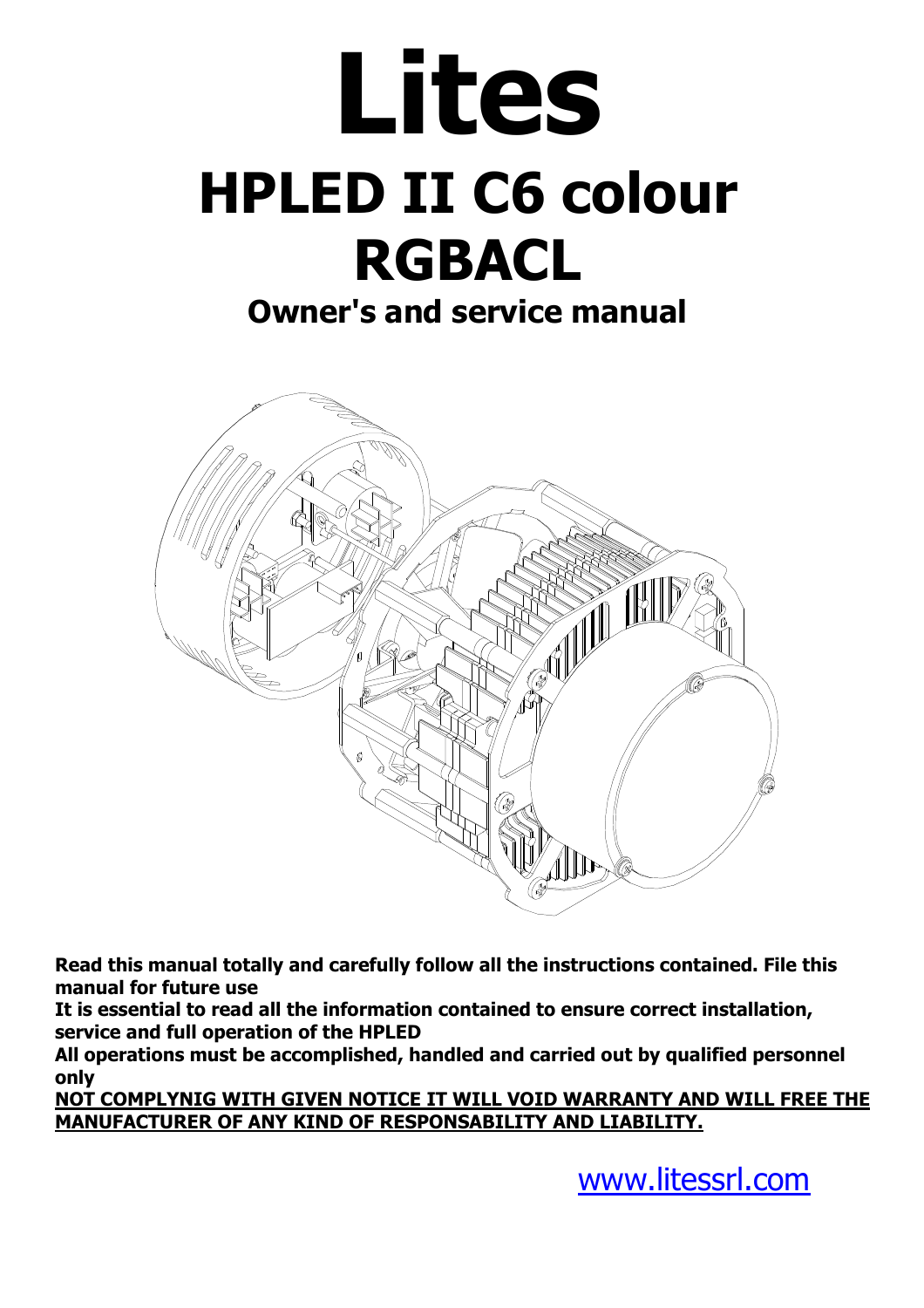# **Unpacking**

Unpack the carton and gently remove HPLED II C6 from the box. Ensure HPLED II C6 is received in all its parts. In the event the HPLED II C6 shows any damage, do not use it and contact immediately your transporter as well as your seller

Items in the carton consist of: HPLED II C6 Module Rear metal cover with input connections Blue Neutrik PowerCon connector This owner's manual

# **A** Safety information for the use of the HPLED and periodical maintenance of unit.

Users must scrupulously comply with information/indications that follows

HPLED II C6 must be installed on original " **ETC source 4**" fixture only. Any other use will void warranty and will free the manufacturer of any sort of responsibility and liability.

Never utilise HPLED II C6 assembly alone as it must always be housed in original ETC Source 4 barrel.

Minimum distance from any flammable source is of 0.25m.

Minimum throw distance from illuminated surface: 0.5m.

Installation of the unit(s), including external source4 body, must be secured with adequate clamps, safety cords, nuts and bolts to bear at least 4 times the weight of the whole unit(s)

Always Power HPLED II C6 to safety circuit breakers

Install HPLED II C6 in ventilated ambient which temperature must not exceed 35°C

HPLED II C6 is NOT for domestic use. HPLED II C6 can only be used for professional applications Some outer parts of the ETC Source4 can reach temperatures of up to 60C° when HPLED is operated HPLED II C6 must be fitted with protection shields (Lenses)

On no account, directly or indirectly, LED must be touched as it may impair its use.

An Essential and Periodically throughout cleaning of the HPLED is recommended. This practice avoids that layers of dust and other impurity jeopardise and reduce the correct operation of the unit. Lenses must be cleaned to remove layers of dust that may impede and or reduce the passage of the light through the lenses. The correct and periodically maintenance keeps also fans and vents clean thus keeping the HPLED II C6 in its best performance conditions. Never touch, directly or indirectly, the Yellow core of the LED nor use solvents that can damage the LED irremediably. Protection shields if battered/worn, must be replaced with new ones (Lenses)

# **Warning from electric shocks**

All operations must be accomplished, handled and carried out by qualified personnel only

Warning High voltage hazard, always disconnect Power before any handling and any servicing of HPLED II C6 Do not and never handle HPLED II C6 with humid/wet hands or near to any water or any kind of moisture sources

Always connect HPLED to mains fitted with safety device switch that cuts power off in case of danger **The HPLED does NOT and CAN NOT be operated via Phase control dimmer nor** 

#### **connected/operated in NON-DiM mode**

HPLED II C6 is rated Class I

#### **Earth connection is mandatory!**

# **CE Approvals**

The HPLED II C6 products to which this manual refers to, complies with European directive pursuant to: 2014/35/EU safety of electrical equipment supplied at low voltage (LVD) 2014/30/EU Electromagnetic compatibility (EMC) 2011/65/EU Restriction of the use of certain hazardous substances (RoHS)

#### **WARRANTY!**

A 24-month warranty is granted on the HPLED II C6 from purchase's date. Warranty covers fabrication defects only. Warranty is immediately voided if the HPLED II C6 has been handled by unqualified personnel. Any improper and unauthorised use, such modification(s) or misapplication of the HPLED II C6 will also void the warranty of the product(s). Silver colour label showing technical data and serial number, if removed or if data are impaired to render details illegible, it will immediately void the warranty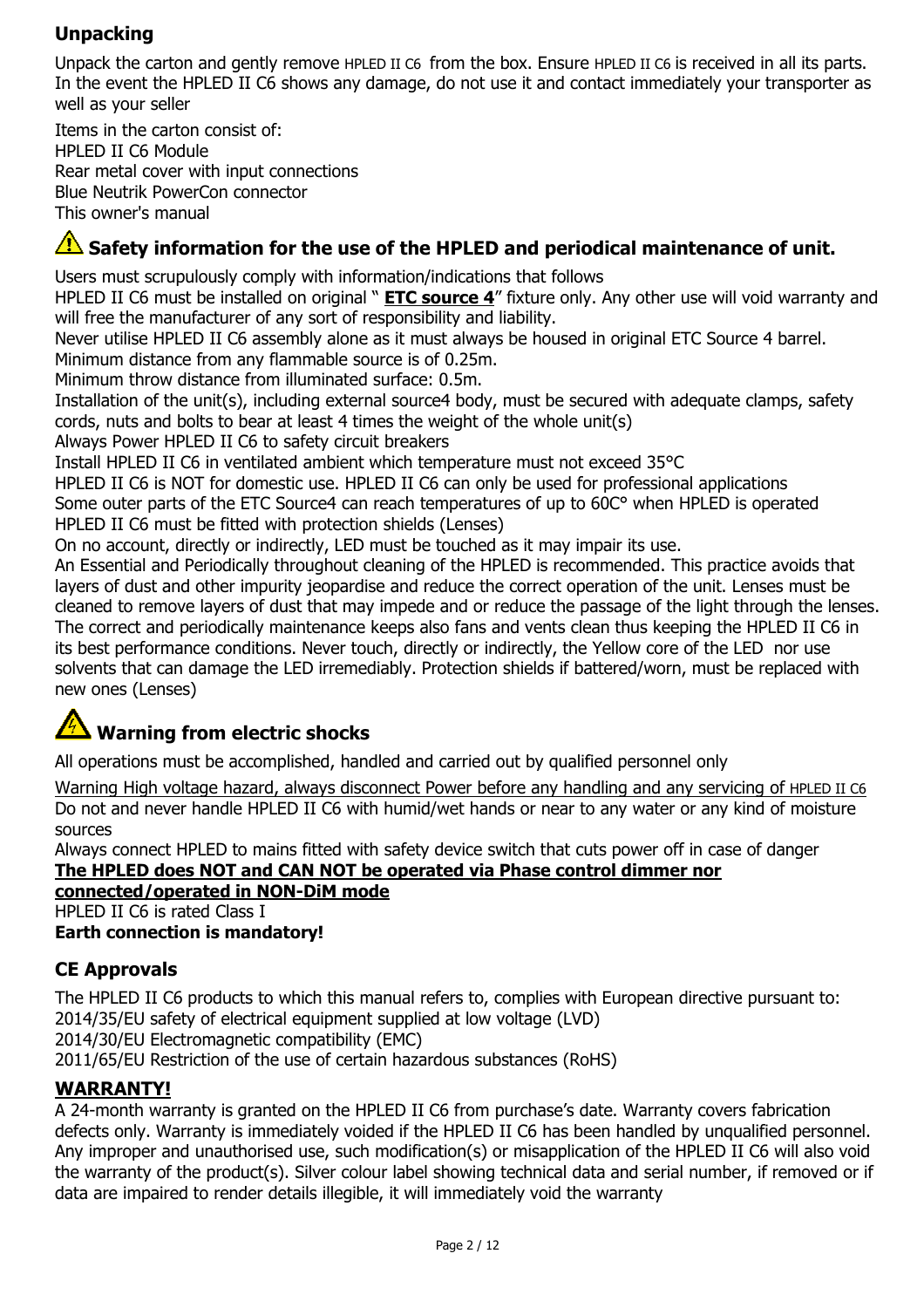# **Technical specifications**

Power Supply 100-240 V~ 50/60Hz Maximum power consumption 175W Stand-by power consumption 3W Minimum ambient temperature -10°C Maximum ambient temperature 35°C LED Colour RGBACL: Red; green; blue; amber; cyan; lime 30 colored presets 10 Preset bianchi da 2.300°K a 10.000°k LED CRI: Minimun CRI: 93> and 98>(depending on the selected white) 10 white presets from 2,300 ° K to 10,000 ° k LED Life (see Manufacturers ' specifications) Weight: 2,49 Kg IP Rating: To be housed into original ETC Source four fixture only Working position: Any Power connectors: IN & OUT Neutrik PowerCon Data connectors: IN & OUT XRL5 Data protocols: DMX 512; RDM ready User interface: 4-digit display and 4 buttons Manual operation: Users must operate via buttons provided on the display Fan control: Fan speed adjustment Control of LED frequency: Selection of LED frequency refresh 4 Dimming curves control: Selection of four dimming curves control

# Compliant: CE

Dimensions (see picture):

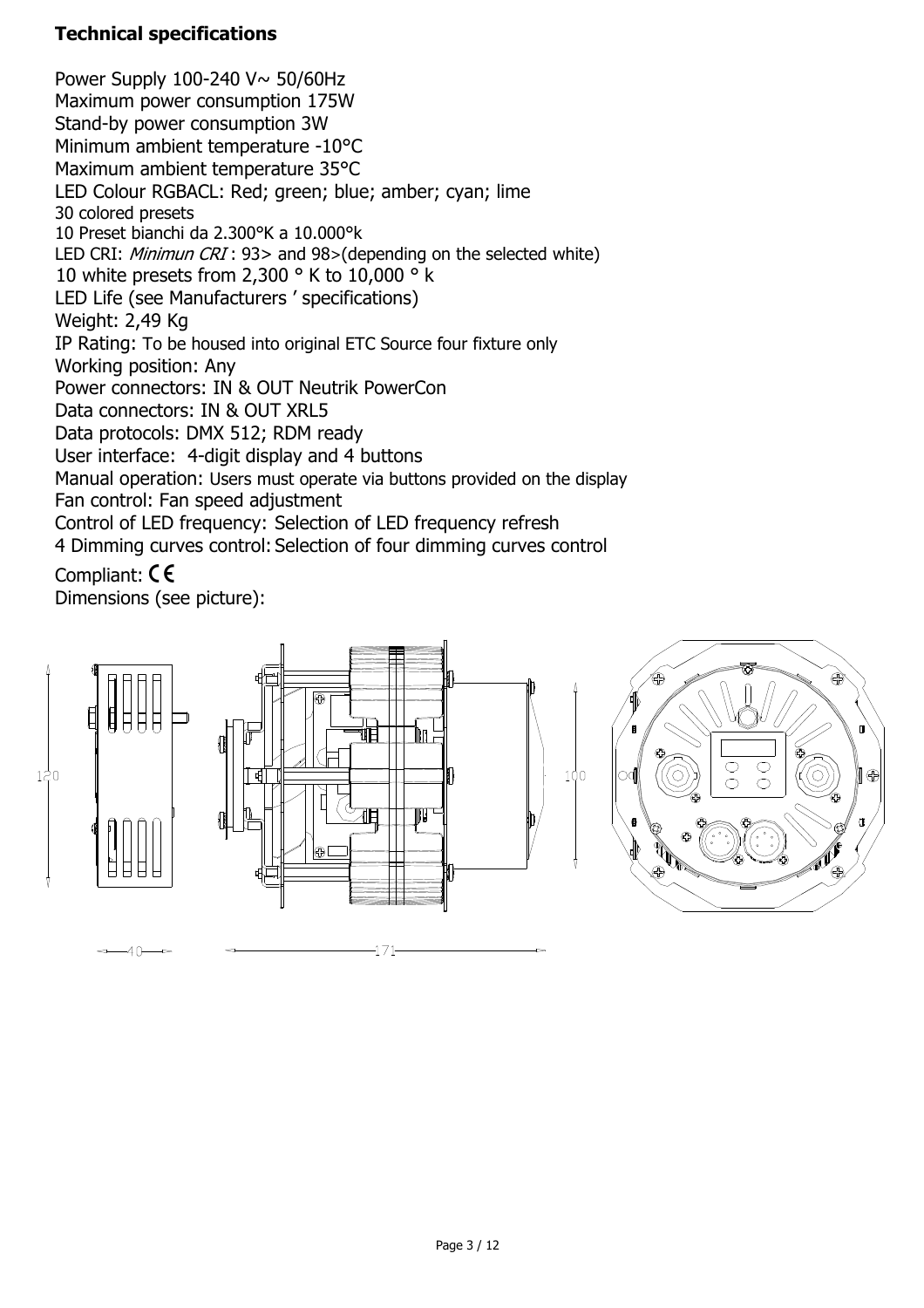#### **HPLED C 5 installation**

HPLED II C6 has been designed to be installed in any original "ETC source 4" fixtures. Some parts of the existing "ETC Source 4" fixture must be removed to lodge the module in Course of actions:

- 1. **Disconnect any kind of power/source from any item being handled, that could cause electric shock**
- 2. Loosen knobs that hold front lens assembly, remove it and place it aside in a safe place
- 3. Locate rear section of the Source 4 fixture, then start loosening knob that holds the round plate in place until it is totally separated from the main body. You may either store or scrap this part**. HOWEVER LOCK-WASHER AND THE M4 SCREW USED TO HOLD THE GROUND CORD ON THE ETC SOURCE4 BODY MUST BE SECURED ASIDE AS THEY WILL BE USED FOR THE NEW GROUND CORD PROVIDED WITH THE HPLED II C6 FIXTURE.**
- 4. **As of now onwards for your own safety we recommend you to wear protection gloves and safety transparent eye protection goggles. We advise you to watch the video at this link https://www.youtube.com/watch?v=x489dXR8bu0&t=31s (in the YOUTUBE search box, type: "Ellisoidal glass reflector removal from Source"). This will help you to disassemble the glass reflector.**
- 5. Place HPLED II C6 on working bench and start loosening the 3 M4 screws that hold the metal ring (marked by red arrow in figure 2).
- 6. Accommodate the HPLED II C6 in the Source4 body. Ensure the correct inward direction is followed as remarked by the 2-red-round ring references. Make also sure to follow the red arrow direction as shown in figure 3. During such operation make sure that the 3 connecting cables (i.e. power cable, DMX cable and display cable) are not squeezed, while being lead through loop-holes during reassembling of the unit.
- 7. Remount the metal ring to its former position; tighten now the 3 provided M4x6 screws to their full extent. Do not exceed nor force tightening.
- 8. Connect the 3 lead-cables to the rear metal cover provided, ensure that connectors are inserted in the correct side. Special attention must be paid to the **flat cable** as it must be handled with extreme care while connecting its ends. (if flat cable is squeezed or impaired it can cause malfunctionings to the product)
- 9. Ensure that all cable connections are neatly and clearly set to their positions avoiding any contact, interference, interconnections, interpositions with fans and other interfering components that might collide, squeeze hamper the correct operations and eventually damage the product.
- 10. Remount the rear metal cover to the Source 4 body using any 11mm spanner; tighten the screw to its full extent. Do not exceed nor force tightening.
- 11.The lock washer and the M4 screw used for holding the eyelet-cord to ground the fixture as expressed in point 3, must be now used to secure the new provided eyelet-cord to ground/earth the fixture as shown in fig.6



Fig.1 Fig.2 Fig.3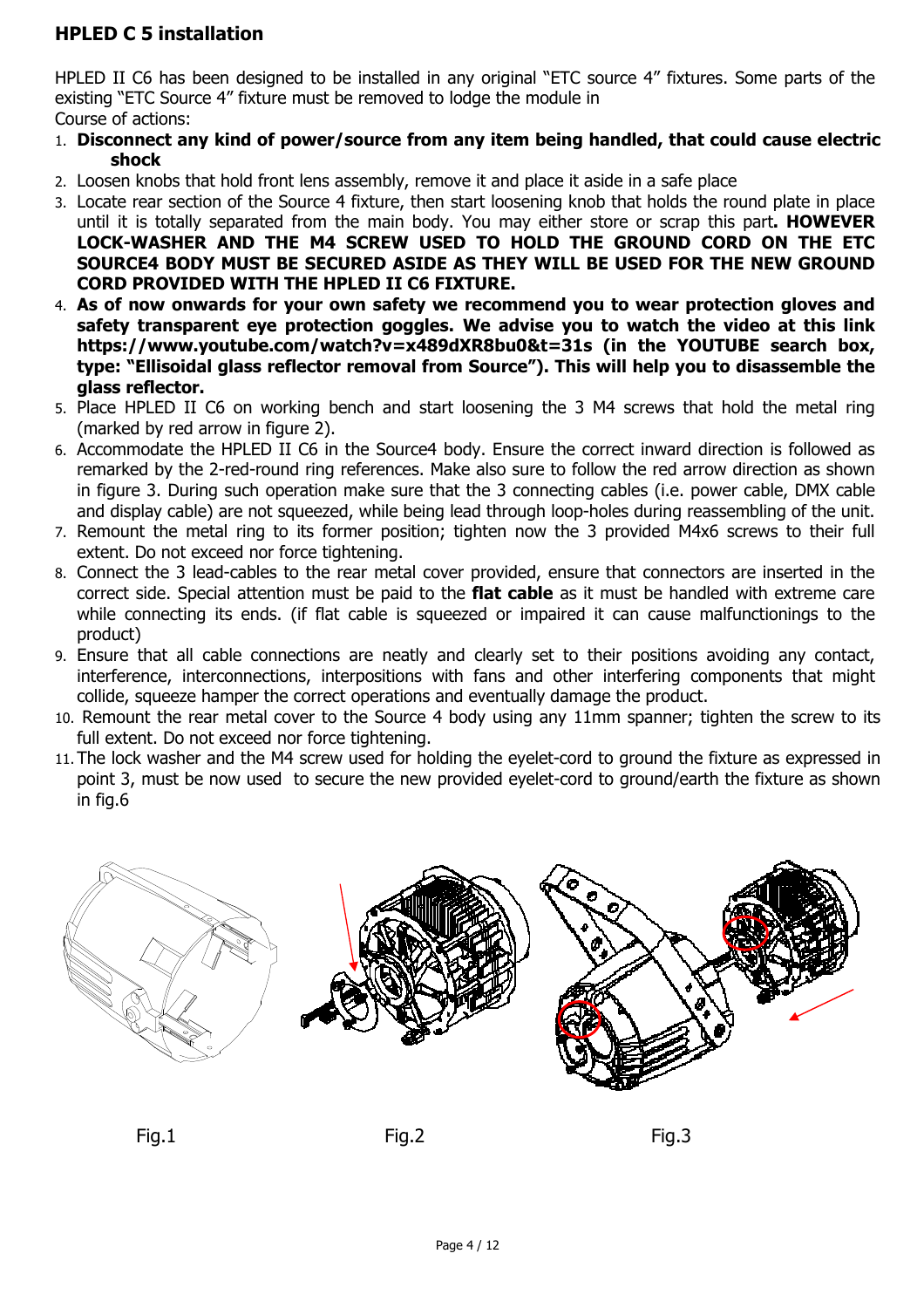

# **AL** Connection to mains

#### **WARNING ! Installation(s) must be accomplished, handled and carried out by qualified personnel only and must comply with all norms in force in the installation's country**

HPLED II C6 is supplied with a free-Blue Neutrik PowerCon plug that must be wired using a 3x1.5mm<sup>2</sup> lead which additional specifications include:

Operating Voltage: 300/500V

Test Voltage: 2KV

Operating Temperature: -10°C / +35°C

Connect blue wire to N terminal, brown wire to L terminal and Yellow/Green wire to earth terminal. Ensure the use of safety circuit breaker at all times. Daisy chain of up to 10 units is permitted when connected to 230VAC. Daisy chain of up to 5 units is permitted when connected to 110VAC. Maximum daisy chain length: 20m.

#### **WARNING:NEVER CONNECT HPLED II C6 ENGINE TO ANGLE PHASE DIMMER PACK NOR TO NON-DIM MODE**



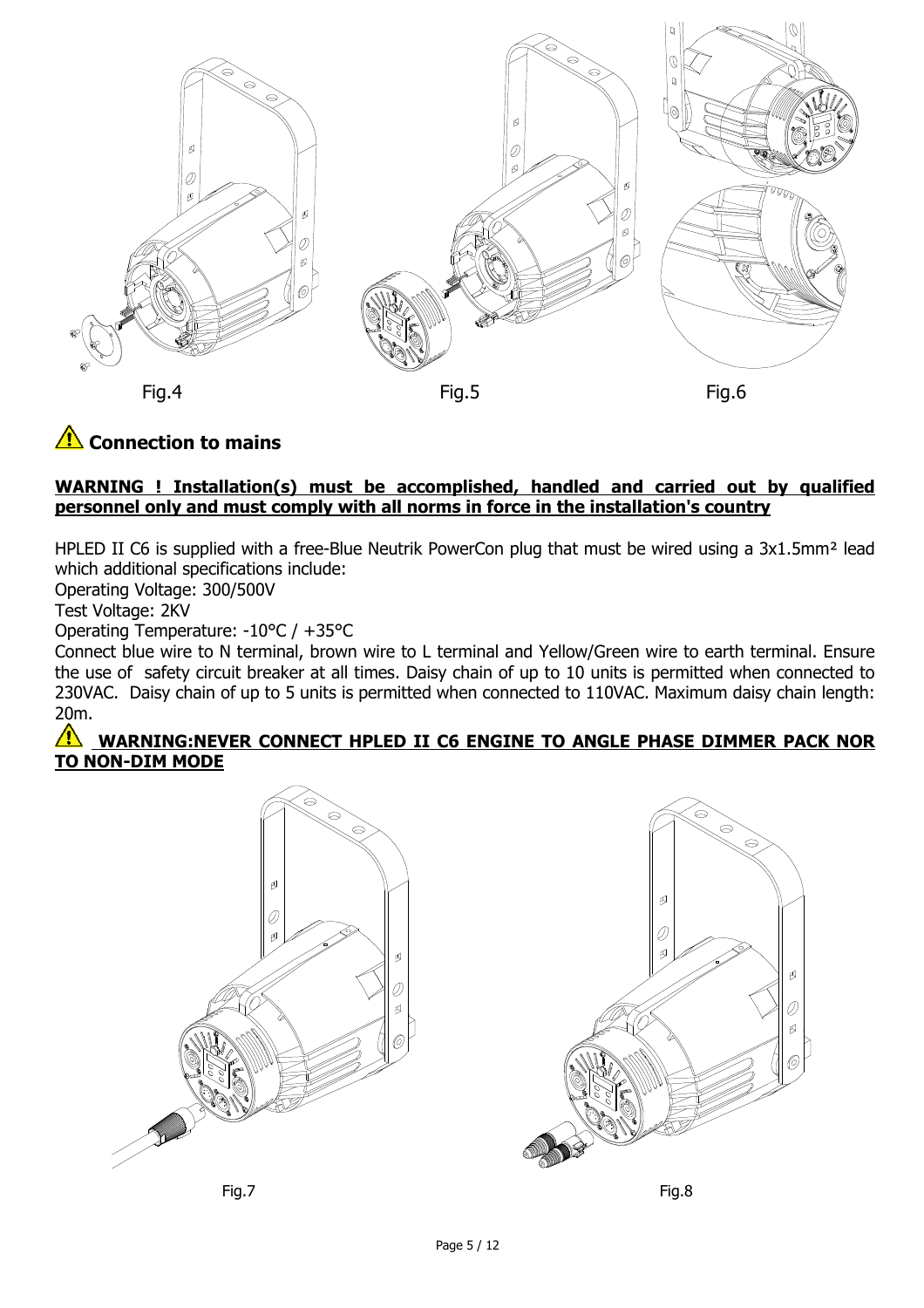#### **Signal control connection**

HPLED II C6 can be operated via either DMX512A and or RDM ready Protocols. For Daisy chain DMX line use a-2 lead wire plus shield.

Red led blinks when DMX Input is available. DMX off line when led is off

# **RDM – Remote Device Management**

RDM Controller allows for remote standard operations RDM default options include:

Discovery mode: RDM is engaged when controller incepts this mode, the device reports itself by giving a flash of light (Controller sets the device in a listing to read: settings, DMX address, personality settings, (Read all DMX mode including all DMX channels above)

ON/OFF "Identify": This mode is used to identify the manufacturer's device (Lites srl). It gives a flash of light from the LED

Model information (HPLED II-C6)

Software version information (HPLEDII –C6 v.x.xx) Mode to reveal temperatures of the LED and of the driver Mode to reveal hour-meters of the LED and of the device

# **Power HPLED II C6 ON**

#### **WARNING ! Before powering HPLED II C6 ensure that all installation(s) procedure(s) have(s) been properly set and accomplished.**

When HPLED II C6 is powered the setup display will show the software release version. The UP, DOWN, ENTER and ESC buttons will allow for the operations of HPLED II C6 menu. UP and DOWN buttons allow to browse through menu options, the ENTER button is to confirm selection. The ESC button is to return to the previous menu or to quit previous setting(s).



|    | DMX XLR 5 Pin As sigment |               |  |  |  |
|----|--------------------------|---------------|--|--|--|
| ١r | pin                      | Description   |  |  |  |
|    | 1                        | GND           |  |  |  |
|    | 2                        | DMX-          |  |  |  |
|    | 3                        | DMX+          |  |  |  |
|    | 4                        | Not connected |  |  |  |
|    | 5                        | Not connected |  |  |  |
|    |                          |               |  |  |  |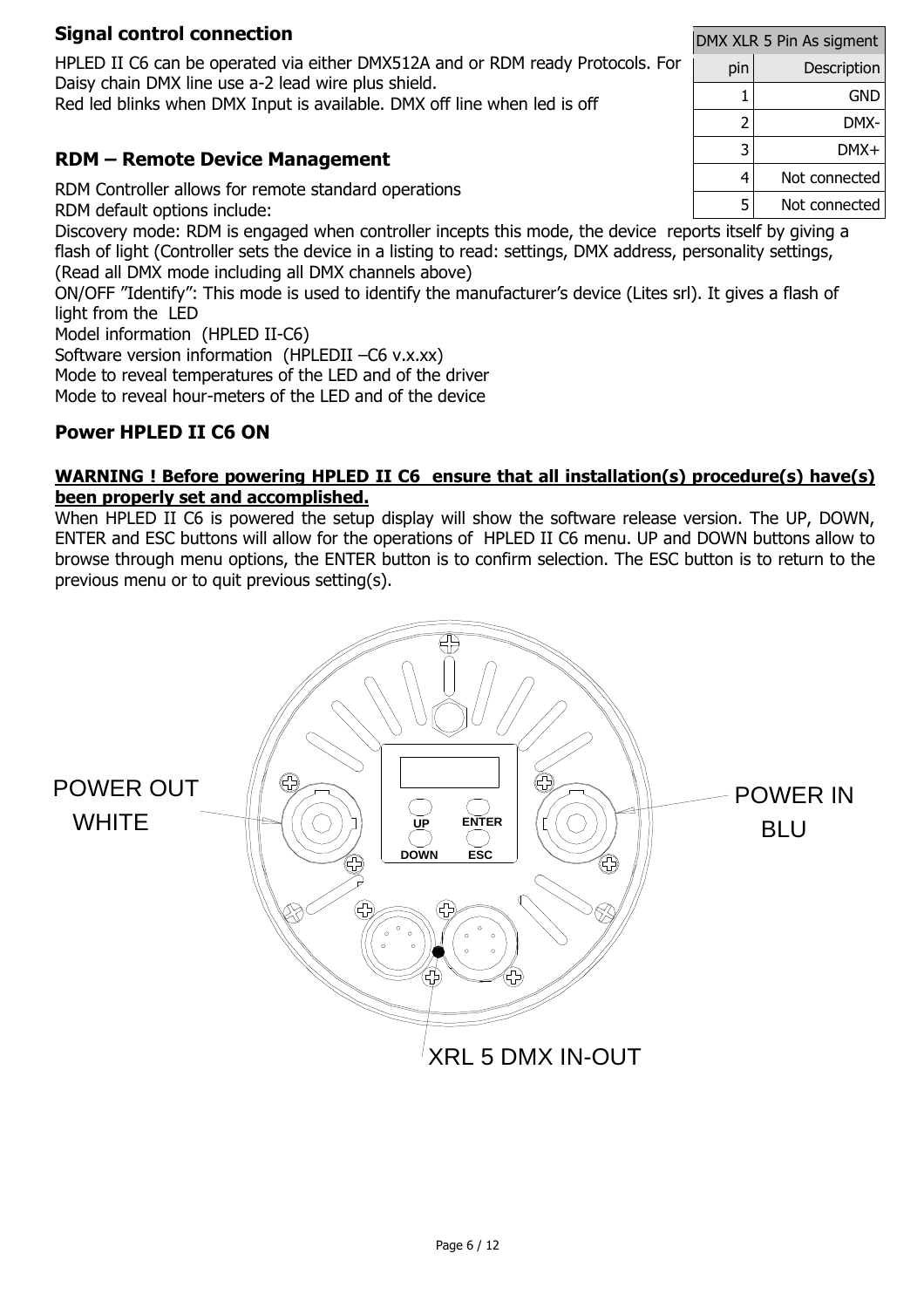# **Menu items**

| <b>Displayed</b><br><b>Message</b> | <b>Allowed or</b><br>displayed<br>values                                                                                                                                                                                                                                                                                                                                                                                                                       | <b>Function</b>                                                                                                                                                                                                                                                                                                                                                                                                                                                                                                                                                                                                                                                                                                                                                                                                                                                                                                                               |                                                                                                                                                                                                                                                                                                                                                                                                                                                                                                                                                                                                                                                                                                                                                                                                                                                                                                                                                    |  |
|------------------------------------|----------------------------------------------------------------------------------------------------------------------------------------------------------------------------------------------------------------------------------------------------------------------------------------------------------------------------------------------------------------------------------------------------------------------------------------------------------------|-----------------------------------------------------------------------------------------------------------------------------------------------------------------------------------------------------------------------------------------------------------------------------------------------------------------------------------------------------------------------------------------------------------------------------------------------------------------------------------------------------------------------------------------------------------------------------------------------------------------------------------------------------------------------------------------------------------------------------------------------------------------------------------------------------------------------------------------------------------------------------------------------------------------------------------------------|----------------------------------------------------------------------------------------------------------------------------------------------------------------------------------------------------------------------------------------------------------------------------------------------------------------------------------------------------------------------------------------------------------------------------------------------------------------------------------------------------------------------------------------------------------------------------------------------------------------------------------------------------------------------------------------------------------------------------------------------------------------------------------------------------------------------------------------------------------------------------------------------------------------------------------------------------|--|
| <b>Addr</b>                        | 001512                                                                                                                                                                                                                                                                                                                                                                                                                                                         | Set Up DMX Address                                                                                                                                                                                                                                                                                                                                                                                                                                                                                                                                                                                                                                                                                                                                                                                                                                                                                                                            |                                                                                                                                                                                                                                                                                                                                                                                                                                                                                                                                                                                                                                                                                                                                                                                                                                                                                                                                                    |  |
| <b>Auto</b><br>(Automatic mode)    | co <sub>01</sub><br>$\cos 02$<br>$\cos$<br>co <sub>04</sub><br>$\cos 05$<br>c <sub>006</sub><br>co07<br>$\cos$<br>$\cos 9$<br>co10<br>co11<br>co12<br>co13<br>co14<br>co15<br>co16<br>co17<br>co18<br>co19<br>co <sub>20</sub><br>co <sub>21</sub><br>co22<br>co23<br>co <sub>24</sub><br>co25<br>co26<br>co27<br>co28<br>co29<br>co30<br>co31<br>co <sub>32</sub><br>co <sub>33</sub><br>co <sub>34</sub><br>co35<br>co36<br>co <sub>37</sub><br>co38<br>co39 | Preset 1 red<br>Preset 2 light red<br>Preset 3 orange<br>Preset 4 medium amber<br>Preset 5 amber<br>Preset 6 straw tint<br>Preset 7 pale yellow<br>Preset 8 spring yellow<br>Preset 9 yellow<br>Preset 10 lemon yellow<br>Preset 11 lime<br>Preset 12 lime green<br>Preset 13 green<br>Preset 14 moss green<br>Preset 15 light cyan<br>Preset 16 cyan<br>Preset 17 peacock blue<br>Preset 18 summer blue<br>Preset 19 bright blue<br>Preset 20 light steel blue<br>Preset 21 light blue<br>Preset 22 slate blue<br>Preset 23 blue<br>Preset 24 deep lavender<br>Preset 25 lavender<br>Preset 26 magenta<br>Preset 27 rose pink<br>Preset 28 dark pink<br>Preset 29 bright pink<br>Preset 30 Rainbow<br>Preset 31 white 2300°k<br>Preset 32 white 2700°k<br>Preset 33 white 3200°k<br>Preset 34 white 4000°k<br>Preset 35 white 5600°k<br>Preset 36 white 6500°k<br>Preset 37 white 7000°k<br>Preset 38 white 8000°k<br>Preset 39 white 9000°k | It's possible to select 30 colored<br>presets and 10 fixed white presets,<br>without the aid of the DMX 512<br>signal. By selecting the value<br>indicated from co01 to  co40 you<br>choose the combined color. When<br>you turn off the projector the<br>selected preset will be saved. In each<br>preset you can change the output<br>color level.<br>Select the preset that needs to be to<br>be changed. If you press once the<br>Enter button, the display will show r<br>(red) with the set value, then if you<br>keep pressing Enter, G (green), b<br>(blue), A (amber), c (cyan), L (lime),<br>S (strobe), n (Rainbow), d (dimmer)<br>will be displayed one by one.<br>Use the Up and Down button to<br>adjust the level of the 6 colors $+$ the<br>3 functions n (raiwbow), S (strobe), d<br>(dimmer), pressing them one by one<br>from 0 to 255, to determine the<br>output color.<br>Always confirm with Enter to save the<br>settings. |  |
|                                    | co40<br>Pr <sub>01</sub><br>Pr <sub>02</sub><br>Pr <sub>03</sub><br>Pr <sub>04</sub>                                                                                                                                                                                                                                                                                                                                                                           | Preset 40 white 10000°k<br>Program 1: auto<br>Program 2: auto<br>Program 3: auto<br>Program 4: auto                                                                                                                                                                                                                                                                                                                                                                                                                                                                                                                                                                                                                                                                                                                                                                                                                                           | Automatic mode without DMX 512 Protocol<br>signal. Program selections run between Pr01<br>through Pr 04. Both programs can be<br>modified. To change program select Enter<br>then view (Scn0Scn6; max scenes of each<br>program). Clicking on enter once more it<br>shows P.00.0 (time) followed by F.00.0<br>(speed) and ultimately the last view shows<br>1c.01 though c40 (colour to be assigned to<br>each scene) The use of UP/Down keys allow<br>for setting values. When selections are<br>completed press enter to confirm.                                                                                                                                                                                                                                                                                                                                                                                                                |  |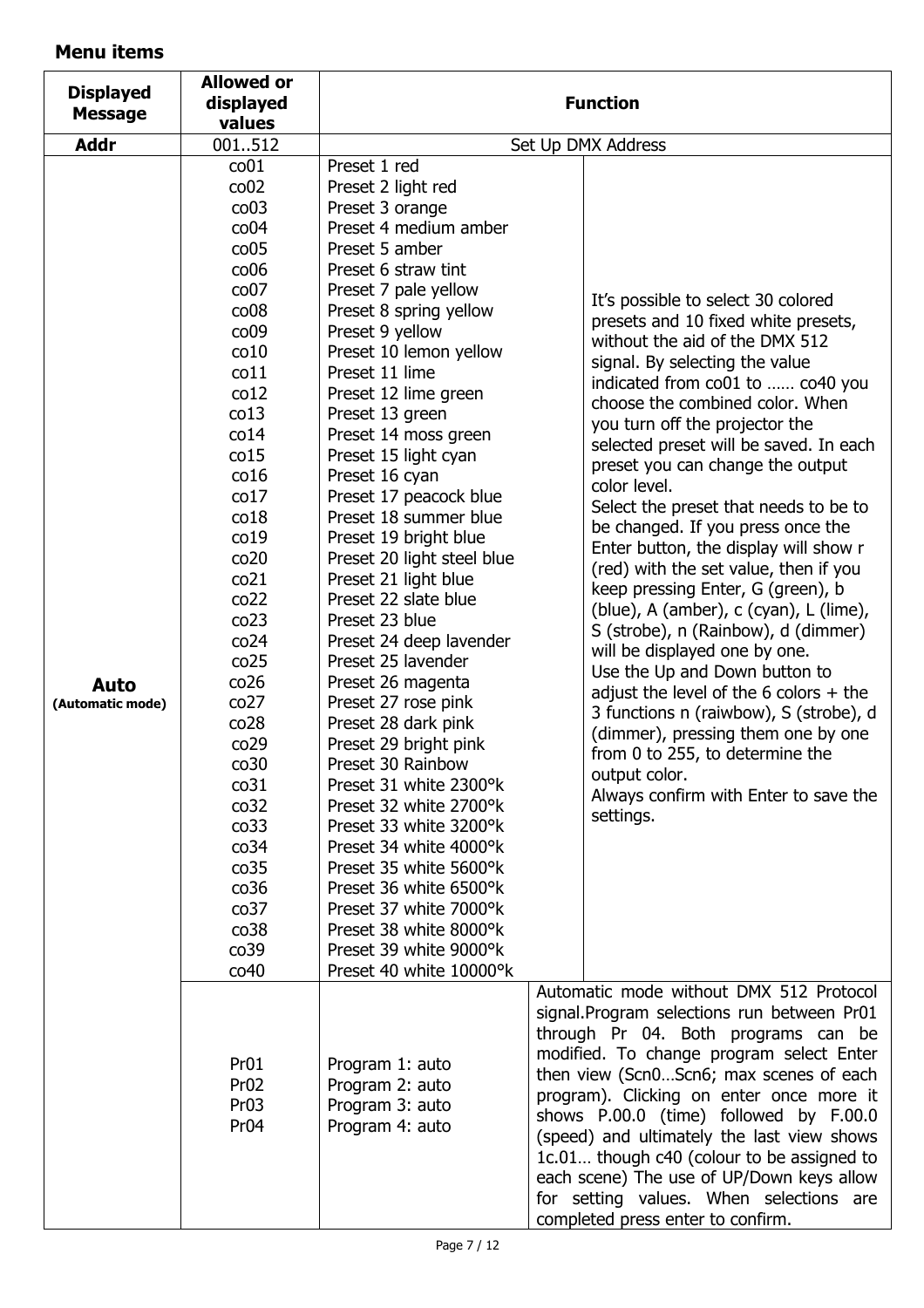|             |                  | The Master Mode uses the same settings as the Auto Menu. The only                                                                                             |  |  |  |
|-------------|------------------|---------------------------------------------------------------------------------------------------------------------------------------------------------------|--|--|--|
| <b>MASL</b> | Master Mode      | exception is that when all fixtures are connected to DMX 001 in daisy-                                                                                        |  |  |  |
|             |                  | chain, they perform the same presets and or the same presets selected                                                                                         |  |  |  |
|             |                  | on the Master fixture. The slave projectors must be set in 9ch mode.                                                                                          |  |  |  |
|             | 12 ch (D)        | RGBACL 12 ch (default)                                                                                                                                        |  |  |  |
|             | $2$ ch           | 2 <sub>ch</sub>                                                                                                                                               |  |  |  |
|             | 16 ch            | RGBACL 16 ch (16 bit)                                                                                                                                         |  |  |  |
| <b>ModE</b> | 6 ch             | RGBACL 6 ch<br>Dmx mode (view next page)                                                                                                                      |  |  |  |
|             | <b>RGB</b>       | RGB 6 ch                                                                                                                                                      |  |  |  |
|             | <b>HSI</b>       | Stubio HSI 6 ch                                                                                                                                               |  |  |  |
|             | 9ch              | 9 ch                                                                                                                                                          |  |  |  |
| drUt        | $. \n^{\circ}$ C | Shows driver operating temperature                                                                                                                            |  |  |  |
| <b>LEdt</b> | $\overline{C}$   | Shows leds operating temperature                                                                                                                              |  |  |  |
| <b>PUM</b>  | 0.100%           | Shows current led power (0-100%)                                                                                                                              |  |  |  |
|             | <b>FAST</b>      |                                                                                                                                                               |  |  |  |
| <b>SMoo</b> | <b>MED</b>       | DMX data Speed adjustment                                                                                                                                     |  |  |  |
|             | <b>SLOW</b>      |                                                                                                                                                               |  |  |  |
|             |                  | qUAd<br>qUAd2<br>ScUr<br>LinE                                                                                                                                 |  |  |  |
|             |                  | 100<br>$\frac{0}{100}$<br>$\frac{100}{2}$<br>$\frac{00}{1}$                                                                                                   |  |  |  |
|             | qUAd             |                                                                                                                                                               |  |  |  |
|             | <b>SCUr</b>      | <b>OUTPUT</b>                                                                                                                                                 |  |  |  |
| <b>GAMM</b> | qUAd2            | LIGHT OUTPUT<br>LIGHT OUTPUT<br>LIGHT OUTPUT<br>LIGHT                                                                                                         |  |  |  |
|             | LInE             |                                                                                                                                                               |  |  |  |
|             |                  |                                                                                                                                                               |  |  |  |
|             |                  | <b>DMX OUTPUT</b><br>255<br><b>DMX OUTPUT</b><br>255<br><b>DMX OUTPUT</b><br>255<br><b>DMX OUTPUT</b><br>$\pmb{0}$<br>$\bf{0}$<br>255<br>$\Omega$<br>$\bf{0}$ |  |  |  |
|             |                  | Dimming curves available                                                                                                                                      |  |  |  |
|             | 1K               |                                                                                                                                                               |  |  |  |
|             | 2K               |                                                                                                                                                               |  |  |  |
|             | 3K               |                                                                                                                                                               |  |  |  |
|             | 4K               |                                                                                                                                                               |  |  |  |
| <b>FrEq</b> | 5K               | LED operation frequence                                                                                                                                       |  |  |  |
|             | 6K               |                                                                                                                                                               |  |  |  |
|             | 7K               |                                                                                                                                                               |  |  |  |
|             | 8K               |                                                                                                                                                               |  |  |  |
|             | 9K               |                                                                                                                                                               |  |  |  |
|             | 10K              |                                                                                                                                                               |  |  |  |
| booS        | Off              | When OFF, LED max flux: 90%                                                                                                                                   |  |  |  |
|             | on               | When ON, LED max flux: 100%                                                                                                                                   |  |  |  |
|             | Aut              | 4 fan operating modes i.e atuomatic, medium fast, medium slow, slow                                                                                           |  |  |  |
|             | <b>MEDH</b>      | speed.                                                                                                                                                        |  |  |  |
| FAn         | <b>MEDL</b>      | Fan speed adjujstments (fan-sound) reflect on self-correct output LED                                                                                         |  |  |  |
|             | LOW              | brightness and other factors as room-temperature, number of engaged                                                                                           |  |  |  |
|             |                  | channels                                                                                                                                                      |  |  |  |
|             | AA               | Display orientation selection:                                                                                                                                |  |  |  |
| <b>PoS</b>  | <b>VV</b>        | $AA = normal$<br>$VV =$ inverted                                                                                                                              |  |  |  |
|             |                  | Standby display activity:                                                                                                                                     |  |  |  |
|             | Off              | off = display always switched on = display switched off after few                                                                                             |  |  |  |
| <b>StbY</b> |                  |                                                                                                                                                               |  |  |  |
|             | on               | seconds of buttons inactivity (only the right side dot will be lighted to                                                                                     |  |  |  |
| <b>dEF</b>  | <b>SUrE</b>      | indicate DMX availability)<br>ON Will restore the default factory values                                                                                      |  |  |  |
| <b>SoFt</b> |                  |                                                                                                                                                               |  |  |  |
|             |                  | Shows Software version                                                                                                                                        |  |  |  |

# **DMX Operating Modes (Mode)**

Selecting 1 of the 7 available modes it enables the number of channels required, and its relevant modes, needed to operate HPLED II C6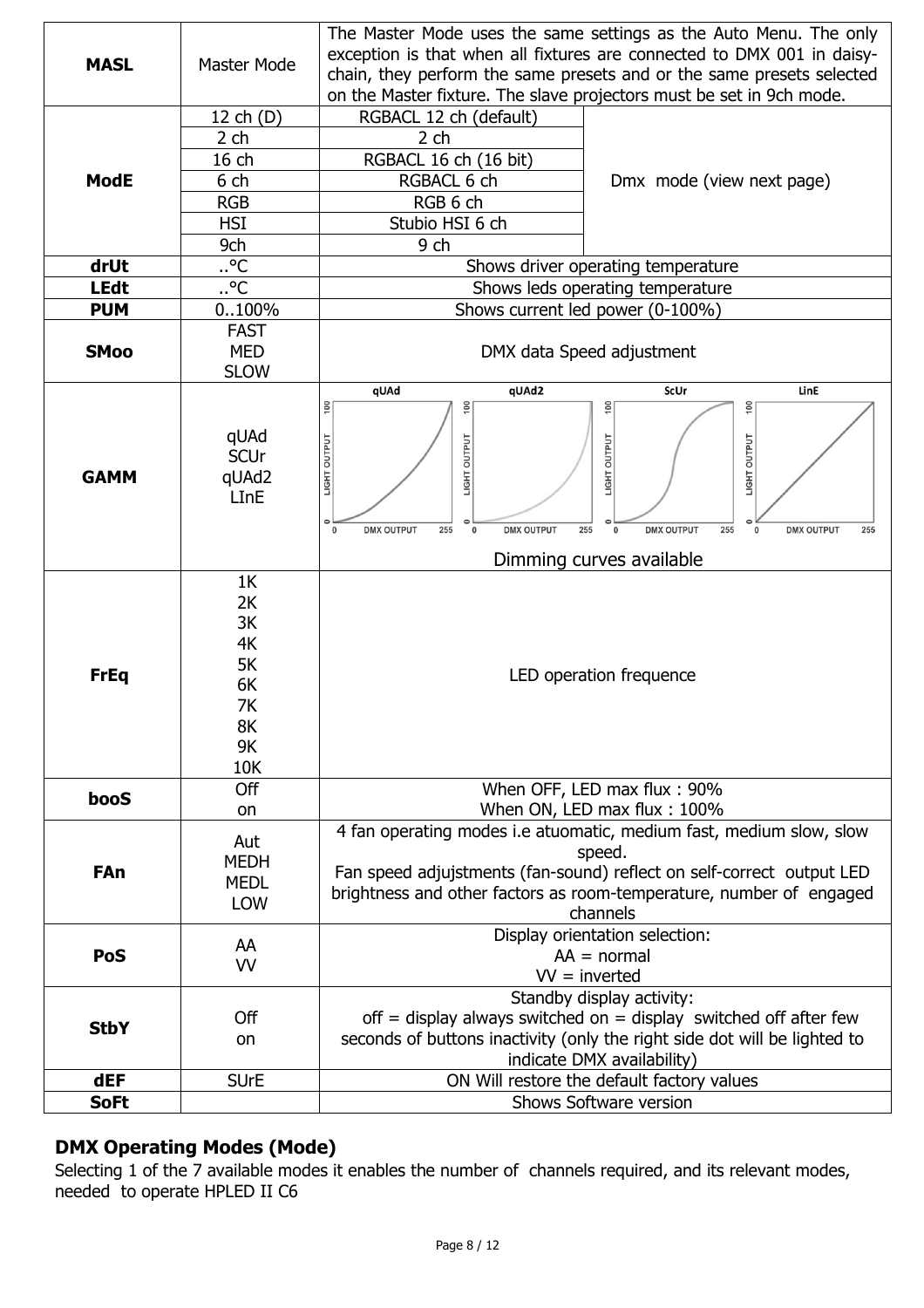**mode 12 ch RGBACL (default)** 

| $ch$                    | <b>Function</b>                    |                  | <b>Dmx levels</b>                      |
|-------------------------|------------------------------------|------------------|----------------------------------------|
| 1                       | red                                | 0.255            | From 0 to max 255                      |
| 2                       | green                              | 0.255            | From 0 to max 255                      |
| 3                       | blue                               | 0.255            | From 0 to max 255                      |
| 4                       | amber                              | 0.255            | From 0 to max 255                      |
| $\overline{\mathbf{5}}$ | cyan                               | 0.255            | From 0 to max 255                      |
| 6                       | lime                               | 0.255            | From 0 to max 255                      |
|                         | strobe                             | 015              | <b>Strobo disingaged</b>               |
| $\overline{\mathbf{z}}$ |                                    | 16255            | Strobo from slow (16) to fast (255)    |
| 8                       | <b>Rainbow</b>                     | 015              | <b>Rainbow disingaged</b>              |
|                         |                                    | 16255            | Rainbow from slow (16) to fast (255)   |
| $\boldsymbol{9}$        | dimmer                             | 0.255            | From 0 to max 255                      |
|                         |                                    | 015              | <b>Deserted whites</b>                 |
|                         |                                    | 1617<br>1838     | 2300°k cri 93                          |
|                         |                                    | 3940             | from 2300°k to 2700°k<br>2700°k cri 97 |
|                         |                                    | 4161             | from 2700°k to 3200°k                  |
|                         |                                    | 6263             | 3200°k cri 98                          |
|                         |                                    | 6484             | from 3200°k to 4000°k                  |
|                         |                                    | 8586             | 4000°k cri 95                          |
| 10                      |                                    | 87107            | from 4000°k to 5600°k                  |
| (priority on            | <b>White selection</b>             | 108109           | 5600°k cri 98                          |
| channel 11)             |                                    | 110130           | from 5600°k to 6500°k                  |
|                         |                                    | 131132           | 6500°k cri 95                          |
|                         |                                    | 133153           | from 6500°k to 7000°k                  |
|                         |                                    | 154155           | 7000°k cri 93                          |
|                         |                                    | 156176           | from 7000°k to 8000°k                  |
|                         |                                    | 177178<br>179199 | 8000°k cri 96<br>from 8000°k to 9000°k |
|                         |                                    | 200201           | 9000°k cri 93                          |
|                         |                                    | 202222           | from 9000°k to 10000°k                 |
|                         |                                    | 223225           | 10000°k cri 95                         |
|                         | 3200 ° k halogen lamp<br>operation | 226255           | halogen lamp dimming simulation        |
|                         |                                    | 015              | No color                               |
|                         |                                    | 1623             | red                                    |
|                         |                                    | 2431             | light red                              |
|                         |                                    | 3239             | orange                                 |
|                         |                                    | 4047             | medium amber<br>amber                  |
|                         |                                    | 4855<br>5663     | straw tint                             |
|                         |                                    | 6471             | pale yellow                            |
|                         |                                    | 7279             | spring yellow                          |
|                         | <b>Color selection</b>             | 8087             | yellow                                 |
|                         |                                    | 8895             | lemon yellow                           |
|                         |                                    | 96103            | lime                                   |
|                         |                                    | 104111           | lime green                             |
| 11                      |                                    | 112119           | green                                  |
|                         |                                    | 120127           | moss green                             |
|                         |                                    | 128135<br>136143 | light cyan                             |
|                         |                                    | 144152           | cyan<br>peacock blue                   |
|                         |                                    | 153159           | summer blue                            |
|                         |                                    | 160167           | bright blue                            |
|                         |                                    | 168175           | light steel blue                       |
|                         |                                    | 176183           | light blue                             |
|                         |                                    | 184191           | slate blue                             |
|                         |                                    | 192199           | blue                                   |
|                         |                                    | 200207           | deep lavender                          |
|                         |                                    | 208215           | lavender                               |
|                         |                                    | 216223           | magenta                                |
|                         |                                    | 224231<br>232239 | rose pink<br>dark pink                 |
|                         |                                    | 240247           | bright pink                            |
|                         |                                    | 248255           | <b>FULL RGBACL</b>                     |
|                         |                                    | 025              | Auto speed or set from menu            |
| 12                      | Fan speed                          | 26255            | Fan speed from slow to fast            |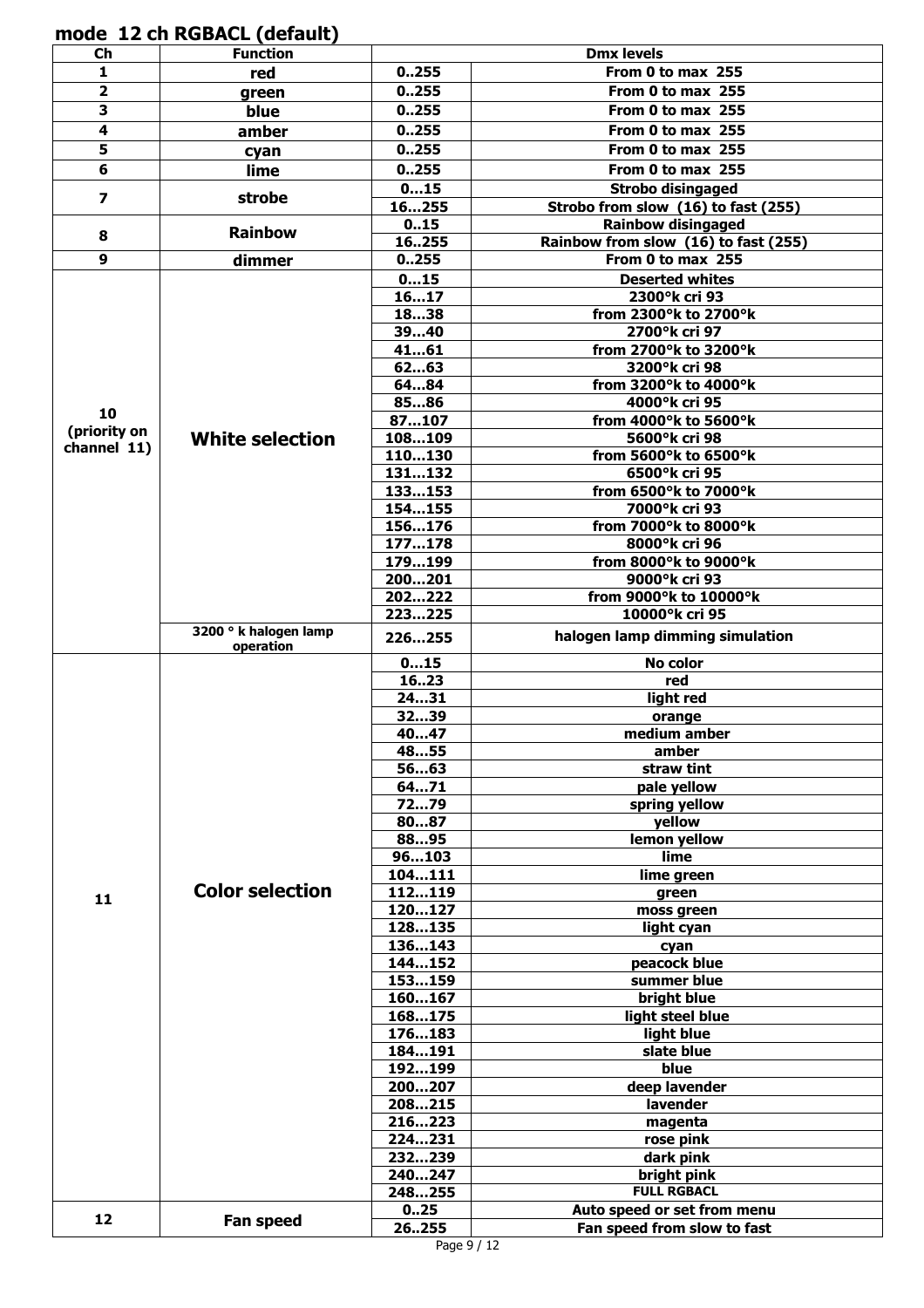|              |                       | 015    | No color                             |
|--------------|-----------------------|--------|--------------------------------------|
|              |                       | 1620   | red                                  |
|              |                       | 2125   | light red                            |
|              |                       | 2630   | orange                               |
|              |                       | 3135   | medium amber                         |
|              |                       | 3640   | amber                                |
|              |                       | 4145   | straw tint                           |
|              |                       | 4650   | pale yellow                          |
|              |                       | 5155   | spring yellow                        |
|              |                       | 5660   | yellow                               |
|              |                       | 6165   | lemon yellow                         |
|              |                       | 6670   | lime                                 |
|              |                       | 7175   | lime green                           |
|              |                       | 7680   |                                      |
|              |                       | 8185   | green                                |
|              |                       |        | moss green                           |
|              |                       | 8690   | light cyan                           |
|              |                       | 9195   | cyan                                 |
|              |                       | 96100  | peacock blue                         |
| $\mathbf{1}$ | Color selection       | 101105 | summer blue                          |
|              |                       | 106110 | bright blue                          |
|              |                       | 111115 | light steel blue                     |
|              |                       | 116120 | light blue                           |
|              |                       | 121125 | slate blue                           |
|              |                       | 126130 | blue                                 |
|              |                       | 131135 | deep lavender                        |
|              |                       | 136140 | lavender                             |
|              |                       | 141145 | magenta                              |
|              |                       | 146150 | rose pink                            |
|              |                       | 151155 | dark pink                            |
|              |                       | 156160 | bright pink                          |
|              |                       | 161165 | <b>Full RGBACL</b>                   |
|              |                       | 166170 | white 2300°k                         |
|              |                       | 171175 | white 2700°k                         |
|              |                       | 176180 | white 3200°k                         |
|              |                       | 181185 | white 4000°k                         |
|              | White selection       | 186190 | white 5600°k                         |
|              |                       | 191195 | white 6500°k                         |
|              |                       | 196200 | white 7000°k                         |
|              |                       | 201205 | white 8000°k                         |
|              |                       | 206210 | white 9000°k                         |
|              |                       |        |                                      |
|              |                       | 211215 | white 10000°k                        |
|              | Rainbow               | 216225 | Rainbow from slow (191) to fast(229) |
|              |                       |        | Sequence rainbow R-G-B-A-C-L         |
|              | 3200 ° k halogen lamp | 226255 | halogen lamp dimming simulation      |
| $\mathbf 2$  | operation<br>dimmer   | 0.255  | From 0 to max 255                    |
|              |                       |        |                                      |

# **mode 2 ch**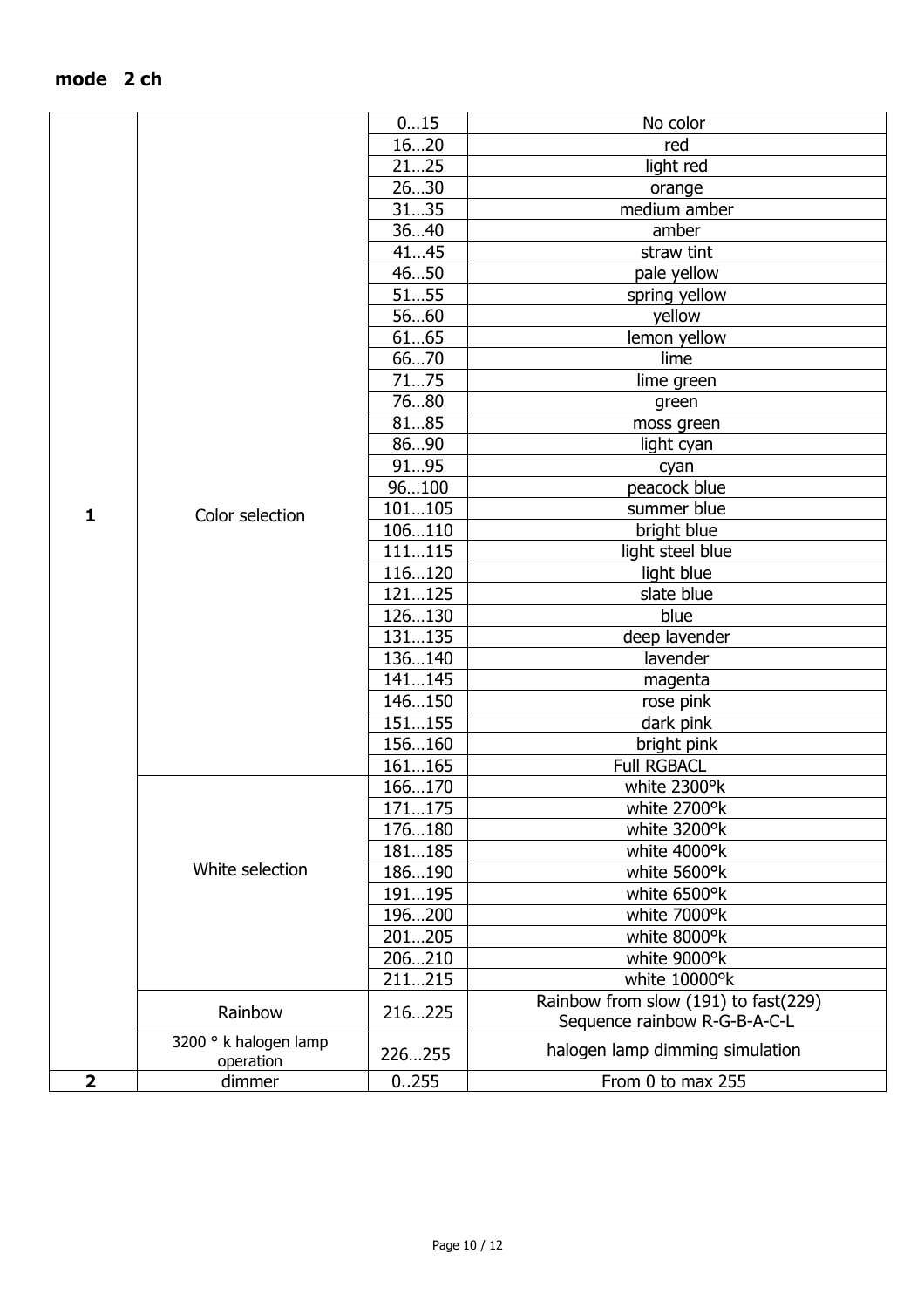# **mode 16 ch RGBACL 16 bit**

| Ch             | Function    |        | dmx levels                                |
|----------------|-------------|--------|-------------------------------------------|
|                | red         | 0.255  | From 0 to max 255                         |
| 2              | Red fine    | 0.255  | Red fine tune adjustment                  |
| 3              | green       | 0.0255 | From 0 to max 255                         |
| $\overline{4}$ | Green fine  | 0.255  | Green fine tune adjustment                |
| 5              | blue        | 0.255  | From 0 to max 255                         |
| 6              | Blue fine   | 0.255  | Blue fine tune adjustment                 |
| 7              | amber       | 0.255  | From 0 to max 255                         |
| 8              | amber fine  | 0.255  | amber fine tune adjustment                |
| 9              | cyan        | 0.255  | From 0 to max 255                         |
| 10             | cyan fine   | 0.255  | cyan fine tune adjustment                 |
| 11             | lime        | 0.255  | From 0 to max 255                         |
| 12             | lime fine   | 0.255  | lime fine tune adjustment                 |
|                |             | 015    | Strobe disingaged                         |
| 13             | strobe      | 16255  | Strobo from slow (16) to fast (255)       |
| 14             | dimmer      | 0.255  | From 0 to max 255                         |
| 15             | Dimmer fine | 0.0255 | Adjustment of global fine light intensity |
| 16             | Fan speed   | 0.25   | Auto speed or set from menu               |
|                |             | 26255  | Fan speed from slow to fast               |

# **mode 6. ch RGBACL**

| <b>Function</b> |        | dmx levels        |
|-----------------|--------|-------------------|
| red             | 0.255  | From 0 to max 255 |
| green           | 0.255  | From 0 to max 255 |
| blue            | 0.255  | From 0 to max 255 |
| amber           | 0.255  | From 0 to max 255 |
| cyan            | 0.255  | From 0 to max 255 |
| lime            | 0.0255 | From 0 to max 255 |

### **mode 6.RGB 6 ch**

|   | Red           | 0.255  | From 0 to max 255                   |
|---|---------------|--------|-------------------------------------|
| 2 | Green         | 0.0255 | From 0 to max 255                   |
| 3 | <b>Blue</b>   | 0.255  | From 0 to max 255                   |
| 4 | <b>Dimmer</b> | 0.255  | From 0 to max 255                   |
| 5 | strobe        | 015    | Strobe disingaged                   |
|   |               | 16255  | Strobo from slow (16) to fast (255) |
|   |               | 024    | Auto speed or set from menu         |
| 6 | Fan speed     | 25255  | Fan speed from slow to fast         |
|   |               |        |                                     |

# **mode 9 ch**

| Ch | <b>Function</b> |       | dmx levels                           |
|----|-----------------|-------|--------------------------------------|
|    | red             | 0255  | From 0 to max 255                    |
|    | green           | 0255  | From 0 to max 255                    |
|    | blue            | 0255  | From 0 to max 255                    |
|    | amber           | 0255  | From 0 to max 255                    |
|    | cyan            | 0255  | From 0 to max 255                    |
| 6  | lime            | 0255  | From 0 to max 255                    |
|    | strobe          | 015   | Strobo disingaged                    |
|    |                 | 16255 | Strobo from slow (16) to fast (255)  |
| 8  | Rainbow         | 015   | Rainbow disingaged                   |
|    |                 | 16255 | Rainbow from slow (16) to fast (255) |
| 9  | dimmer          | 0255  | From 0 to max 255                    |